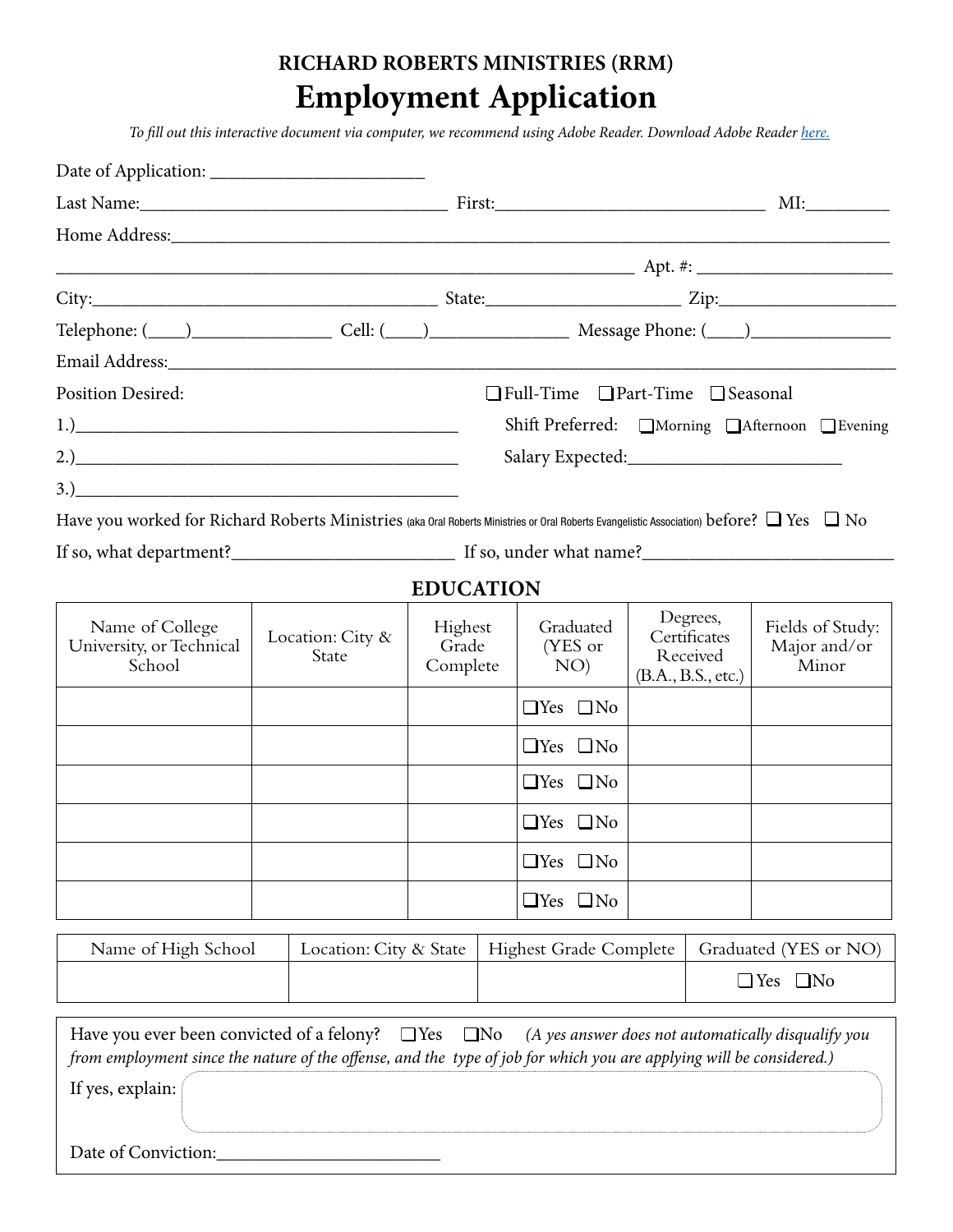#### **ESSENTIAL FUNCTIONS**

|                         | • Have you read a listing of the "essential functions" of the position for which you have applied? $\Box$ Yes                                                                                                                                                                                                                                                                                                                         | $\Box$ No |
|-------------------------|---------------------------------------------------------------------------------------------------------------------------------------------------------------------------------------------------------------------------------------------------------------------------------------------------------------------------------------------------------------------------------------------------------------------------------------|-----------|
|                         | (If no, refer to online postings or ask to review that listing before completing this section.)<br>• Are you able to perform or safely perform the essential functions of this job as described, with or without<br>any reasonable accommodations? $\Box$ Yes $\Box$ No                                                                                                                                                               |           |
|                         | • What office machines or other equipment do you operate? (i.e., personal computer, 10-key, forklift, etc.)                                                                                                                                                                                                                                                                                                                           |           |
|                         |                                                                                                                                                                                                                                                                                                                                                                                                                                       |           |
|                         | • If you possess PC Skills, what software are you competent in?                                                                                                                                                                                                                                                                                                                                                                       |           |
|                         | • List any special training, achievements, skills, military training that you possess which relate to the job for                                                                                                                                                                                                                                                                                                                     |           |
| which you are applying. |                                                                                                                                                                                                                                                                                                                                                                                                                                       |           |
|                         | • Can you work over 40 hours per week? $\Box$ Yes $\Box$ No                                                                                                                                                                                                                                                                                                                                                                           |           |
|                         | Weekends? $\Box$ Yes $\Box$ No Holidays? $\Box$ Yes $\Box$ No                                                                                                                                                                                                                                                                                                                                                                         |           |
|                         | • Are you related to anyone in the department for which you are applying? $\Box$ Yes $\Box$ No<br>If so, their name(s): $\qquad \qquad$ $\qquad \qquad$ $\qquad$ $\qquad$ $\qquad$ $\qquad$ $\qquad$ $\qquad$ $\qquad$ $\qquad$ $\qquad$ $\qquad$ $\qquad$ $\qquad$ $\qquad$ $\qquad$ $\qquad$ $\qquad$ $\qquad$ $\qquad$ $\qquad$ $\qquad$ $\qquad$ $\qquad$ $\qquad$ $\qquad$ $\qquad$ $\qquad$ $\qquad$ $\qquad$ $\qquad$ $\qquad$ |           |
|                         | • Are you related to anyone working at RRM? $\Box$ Yes $\Box$ No<br>If so, their name(s): $\qquad \qquad$ $\qquad \qquad$ $\qquad$ $\qquad$ $\qquad$ $\qquad$ $\qquad$ $\qquad$ $\qquad$ $\qquad$ $\qquad$ $\qquad$ $\qquad$ $\qquad$ $\qquad$ $\qquad$ $\qquad$ $\qquad$ $\qquad$ $\qquad$ $\qquad$ $\qquad$ $\qquad$ $\qquad$ $\qquad$ $\qquad$ $\qquad$ $\qquad$ $\qquad$ $\qquad$ $\qquad$ $\qquad$                               |           |
|                         | PROFESSIONAL LICENSES, REGISTRATIONS, AND/OR CERTIFICATIONS                                                                                                                                                                                                                                                                                                                                                                           |           |
|                         |                                                                                                                                                                                                                                                                                                                                                                                                                                       |           |
|                         |                                                                                                                                                                                                                                                                                                                                                                                                                                       |           |
|                         |                                                                                                                                                                                                                                                                                                                                                                                                                                       |           |
|                         |                                                                                                                                                                                                                                                                                                                                                                                                                                       |           |
|                         | • Please list professional organizations, special interests, or hobbies (omit any which might indicate race, gender,<br>age, national origin, disability, or veteran status).                                                                                                                                                                                                                                                         |           |
|                         |                                                                                                                                                                                                                                                                                                                                                                                                                                       |           |
|                         | SPIRITUAL INFORMATION                                                                                                                                                                                                                                                                                                                                                                                                                 |           |
|                         | Name and location of church you attend:<br><u> and</u> intervalsed and location of church you attend:<br><u>Letter and the contractive and the contractive and the contractive and the contractive and the contractive and the contractiv</u>                                                                                                                                                                                         |           |
|                         |                                                                                                                                                                                                                                                                                                                                                                                                                                       |           |
|                         | Do you take an active part? $\Box$ Yes $\Box$ No If so, what activities are you engaged in?                                                                                                                                                                                                                                                                                                                                           |           |
|                         | Have you accepted Jesus Christ as your personal Savior and Lord? $\Box$ Yes $\Box$ No<br>Do you believe God saves the soul of man?<br>$\Box$ Yes $\Box$ No                                                                                                                                                                                                                                                                            |           |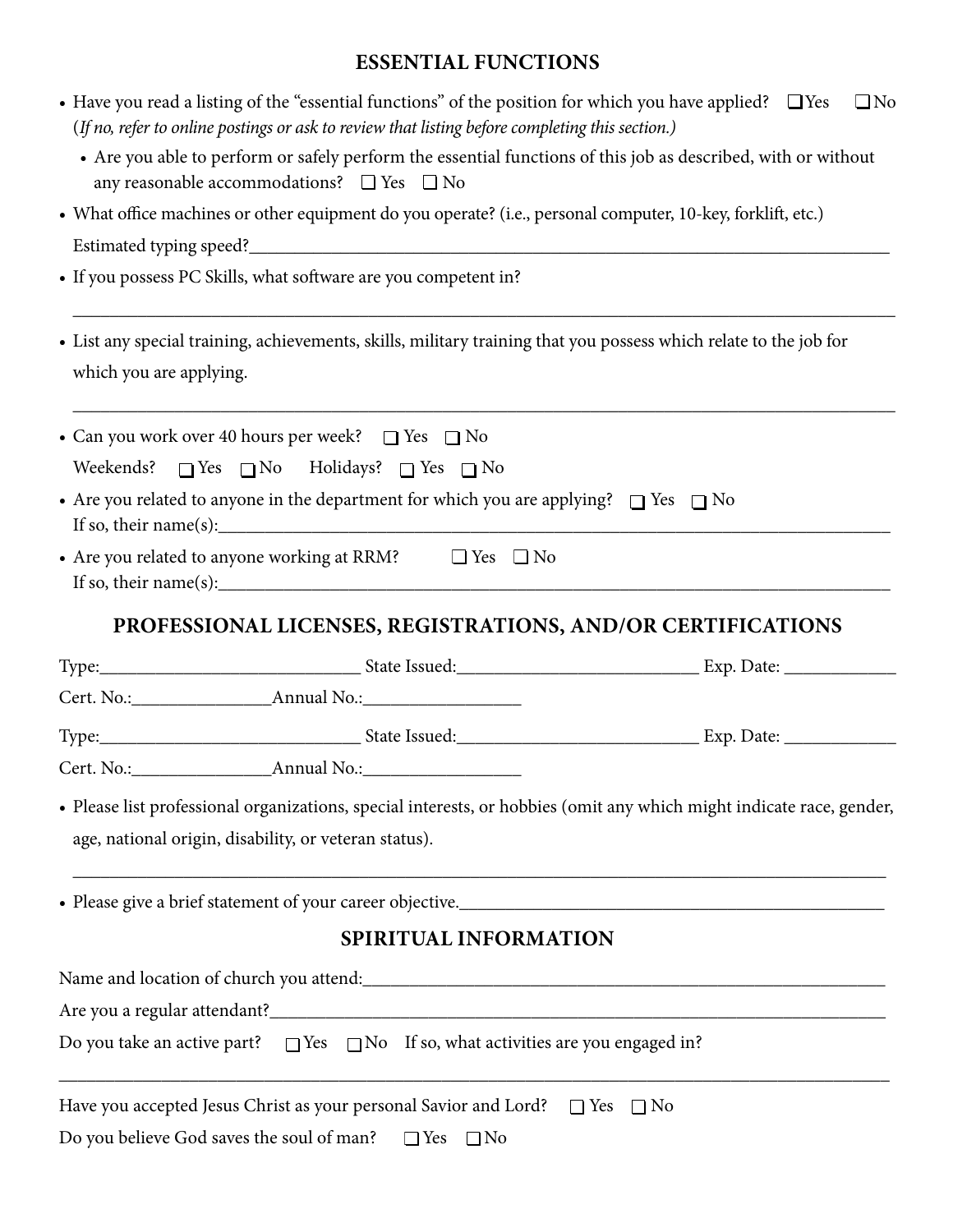## **EMPLOYMENT HISTORY**

**(***Start with current or most recent employer)*

|  | Reason for Leaving: North Communication of the Communication of the Communication of the Communication of the Communication of the Communication of the Communication of the Communication of the Communication of the Communi |
|--|--------------------------------------------------------------------------------------------------------------------------------------------------------------------------------------------------------------------------------|
|  |                                                                                                                                                                                                                                |
|  |                                                                                                                                                                                                                                |
|  |                                                                                                                                                                                                                                |
|  |                                                                                                                                                                                                                                |
|  |                                                                                                                                                                                                                                |
|  |                                                                                                                                                                                                                                |
|  |                                                                                                                                                                                                                                |
|  | Reason for Leaving: 1988 and 2008 and 2008 and 2008 and 2008 and 2008 and 2008 and 2008 and 2008 and 2008 and 2008 and 2008 and 2008 and 2008 and 2008 and 2008 and 2008 and 2008 and 2008 and 2008 and 2008 and 2008 and 2008 |
|  |                                                                                                                                                                                                                                |
|  |                                                                                                                                                                                                                                |
|  |                                                                                                                                                                                                                                |
|  |                                                                                                                                                                                                                                |
|  |                                                                                                                                                                                                                                |
|  |                                                                                                                                                                                                                                |
|  |                                                                                                                                                                                                                                |
|  | Reason for Leaving: 1988 and 2008 and 2008 and 2008 and 2008 and 2008 and 2008 and 2008 and 2008 and 2008 and 2008 and 2008 and 2008 and 2008 and 2008 and 2008 and 2008 and 2008 and 2008 and 2008 and 2008 and 2008 and 2008 |
|  |                                                                                                                                                                                                                                |
|  |                                                                                                                                                                                                                                |
|  | Describe in detail the work you did:                                                                                                                                                                                           |
|  |                                                                                                                                                                                                                                |
|  |                                                                                                                                                                                                                                |
|  |                                                                                                                                                                                                                                |
|  |                                                                                                                                                                                                                                |
|  | Reason for Leaving: 1988 and 2008 and 2008 and 2008 and 2008 and 2008 and 2008 and 2008 and 2008 and 2008 and 2008 and 2008 and 2008 and 2008 and 2008 and 2008 and 2008 and 2008 and 2008 and 2008 and 2008 and 2008 and 2008 |